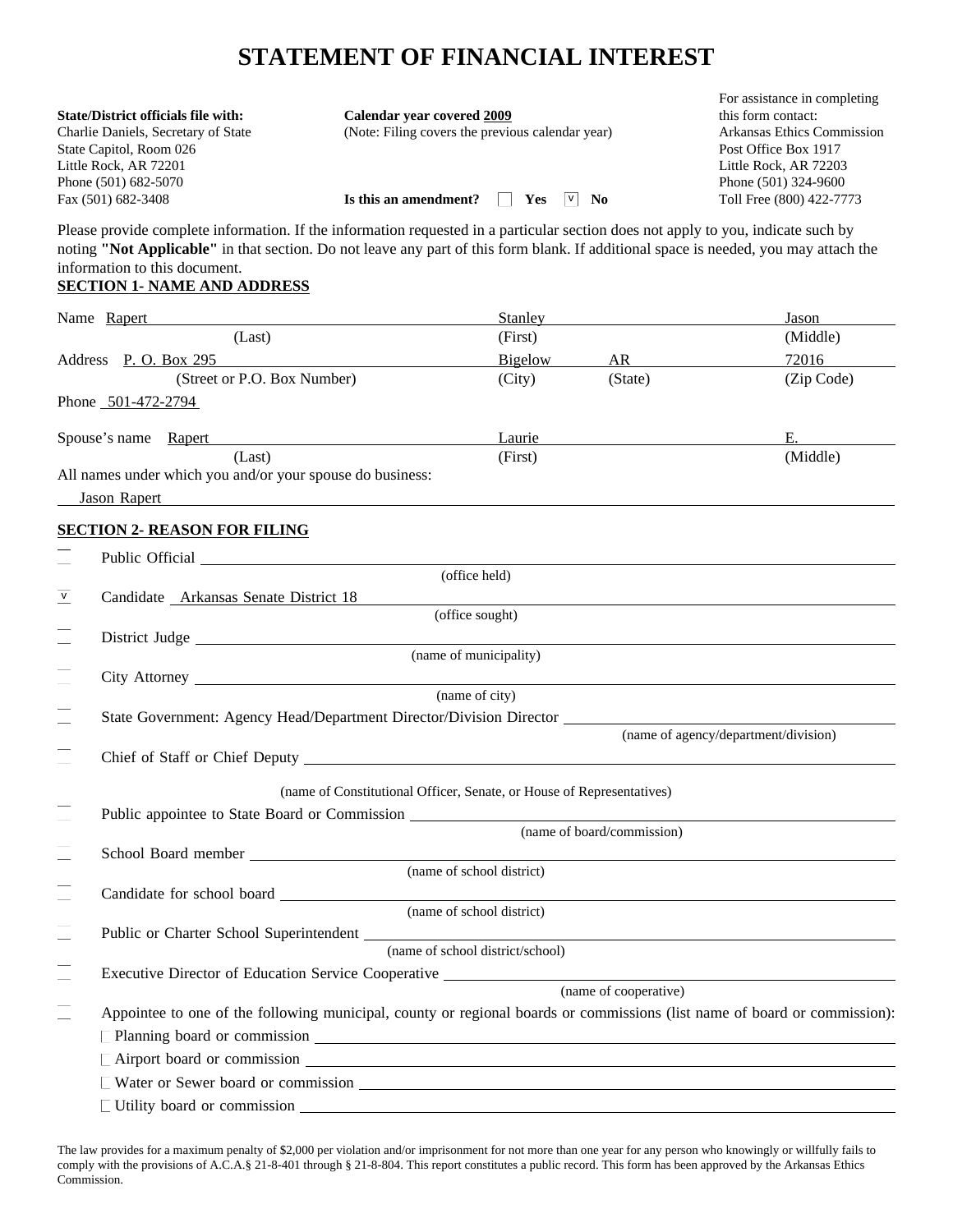## **SECTION 3- SOURCE OF INCOME**

List each employer and/or each other source of income from which you, your spouse, or any other person for the use or benefit of you or your spouse receives gross income amounting to more than \$1,000. (You are not required to disclose the individual items of income that constitute a portion of the gross income of the business or profession from which you or you spouse derives income. For example: accountants, attorneys, farmers, contractors, etc. do not have to list their individual clients.) If you receive gross income exceeding \$1,000 from at least one source, the answer N/A is not correct.

| a)                                               | Check appropriate box:                    | More than \$1,000                                                                                                   | $\vee$ More than \$12,500                                                                                                |  |  |  |
|--------------------------------------------------|-------------------------------------------|---------------------------------------------------------------------------------------------------------------------|--------------------------------------------------------------------------------------------------------------------------|--|--|--|
|                                                  | Merrill Lynch Pierce, Fenner & Smith Inc. |                                                                                                                     |                                                                                                                          |  |  |  |
|                                                  |                                           | (name of employer or source of income)                                                                              |                                                                                                                          |  |  |  |
|                                                  | P.O. Box 1513 Pennington, NJ 08534        |                                                                                                                     |                                                                                                                          |  |  |  |
|                                                  |                                           | (address)                                                                                                           |                                                                                                                          |  |  |  |
|                                                  | <b>Stanley Jason Rapert</b>               |                                                                                                                     |                                                                                                                          |  |  |  |
|                                                  |                                           | (name under which income received)                                                                                  |                                                                                                                          |  |  |  |
|                                                  |                                           | Provide a brief description of the nature of the services for which the compensation was received Financial Advisor |                                                                                                                          |  |  |  |
|                                                  |                                           |                                                                                                                     |                                                                                                                          |  |  |  |
| b)                                               | Check appropriate box:                    | $\vee$ More than \$1,000                                                                                            | More than \$12,500                                                                                                       |  |  |  |
|                                                  | Freedom Church of Northeast Arkansas      |                                                                                                                     |                                                                                                                          |  |  |  |
|                                                  |                                           | (name of employer or source of income)                                                                              |                                                                                                                          |  |  |  |
|                                                  | 4144 Hwy 67 North Walnut Ridge, AR 72476  |                                                                                                                     |                                                                                                                          |  |  |  |
|                                                  |                                           | (address)                                                                                                           |                                                                                                                          |  |  |  |
|                                                  | <b>Jason Rapert</b>                       | (name under which income received)                                                                                  |                                                                                                                          |  |  |  |
|                                                  |                                           |                                                                                                                     |                                                                                                                          |  |  |  |
|                                                  | Honoraria                                 | Provide a brief description of the nature of the services for which the compensation was received Ministry/Speaking |                                                                                                                          |  |  |  |
|                                                  |                                           |                                                                                                                     |                                                                                                                          |  |  |  |
| $\mathbf{c})$                                    | Check appropriate box:                    | $\vee$ More than \$1,000                                                                                            | More than \$12,500                                                                                                       |  |  |  |
|                                                  | Conway Christian School                   |                                                                                                                     |                                                                                                                          |  |  |  |
|                                                  | (name of employer or source of income)    |                                                                                                                     |                                                                                                                          |  |  |  |
| 500 E. German Lane Conway, AR 72034<br>(address) |                                           |                                                                                                                     |                                                                                                                          |  |  |  |
|                                                  |                                           |                                                                                                                     |                                                                                                                          |  |  |  |
|                                                  | Laurie E Rapert                           | (name under which income received)                                                                                  |                                                                                                                          |  |  |  |
|                                                  |                                           |                                                                                                                     |                                                                                                                          |  |  |  |
|                                                  |                                           | Provide a brief description of the nature of the services for which the compensation was received Teacher           |                                                                                                                          |  |  |  |
| d)                                               | Check appropriate box:                    | $\vee$ More than \$1,000                                                                                            | More than \$12,500                                                                                                       |  |  |  |
|                                                  | Rapert Ranch                              |                                                                                                                     |                                                                                                                          |  |  |  |
|                                                  |                                           | (name of employer or source of income)                                                                              |                                                                                                                          |  |  |  |
|                                                  | 374 Breezewood Rd Bigelow, AR 72016       |                                                                                                                     |                                                                                                                          |  |  |  |
|                                                  |                                           | (address)                                                                                                           |                                                                                                                          |  |  |  |
|                                                  | <b>Jason Rapert</b>                       |                                                                                                                     |                                                                                                                          |  |  |  |
|                                                  |                                           | (name under which income received)                                                                                  |                                                                                                                          |  |  |  |
|                                                  |                                           |                                                                                                                     | Provide a brief description of the nature of the services for which the compensation was received farm and ranch income/ |  |  |  |
|                                                  | hay and livestock                         |                                                                                                                     |                                                                                                                          |  |  |  |

The law provides for a maximum penalty of \$2,000 per violation and/or imprisonment for not more than one year for any person who knowingly or willfully fails to comply with the provisions of A.C.A.§ 21-8-401 through § 21-8-804. This report constitutes a public record. This form has been approved by the Arkansas Ethics Commission.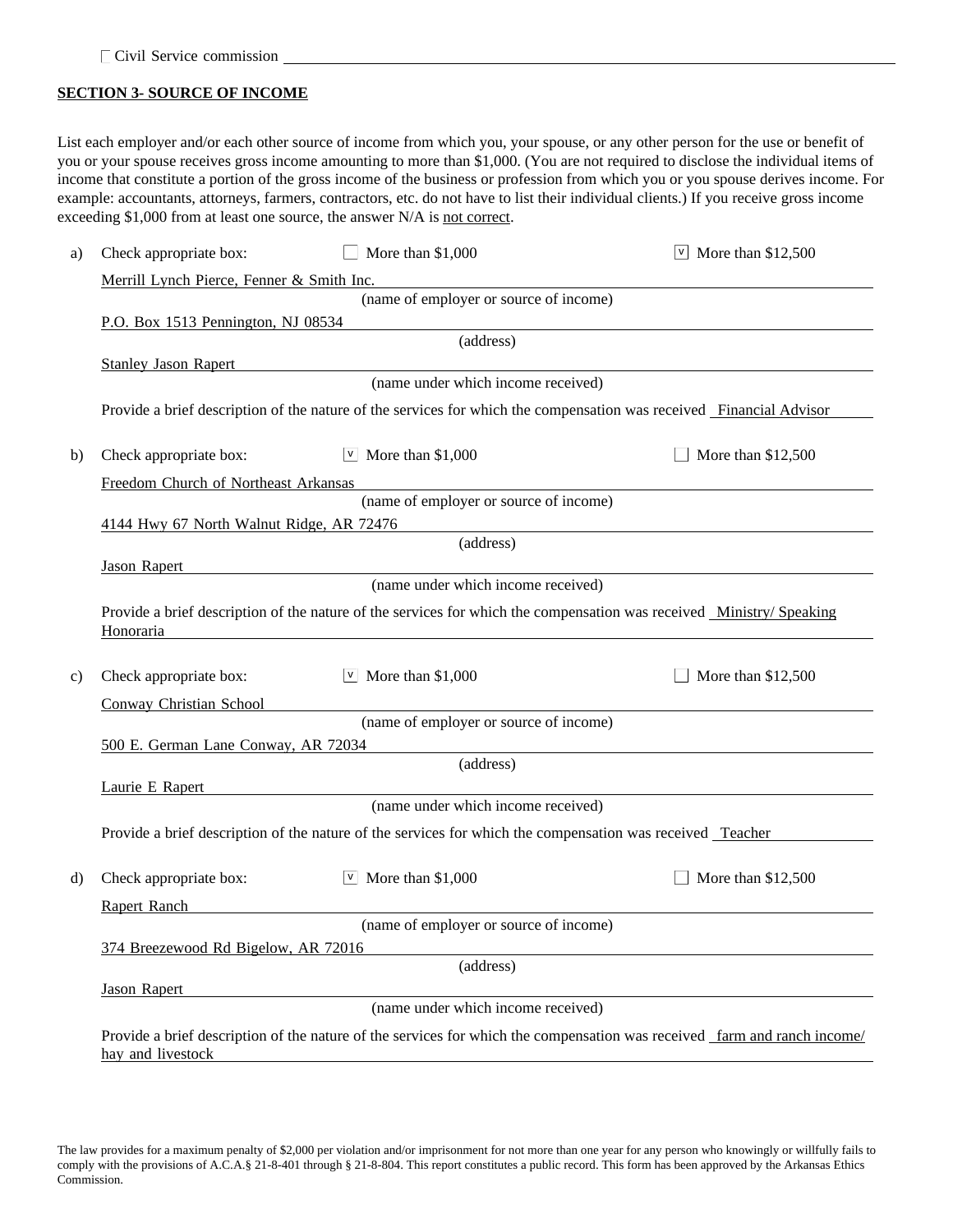| e) | Check appropriate box:                                | $\vee$ More than \$1,000                                                                                        | More than \$12,500                                                                                                                                                                                                                                                         |
|----|-------------------------------------------------------|-----------------------------------------------------------------------------------------------------------------|----------------------------------------------------------------------------------------------------------------------------------------------------------------------------------------------------------------------------------------------------------------------------|
|    | Rental Income                                         |                                                                                                                 |                                                                                                                                                                                                                                                                            |
|    |                                                       | (name of employer or source of income)                                                                          |                                                                                                                                                                                                                                                                            |
|    | 29 Lake Dr Houston, AR 72070                          | (address)                                                                                                       |                                                                                                                                                                                                                                                                            |
|    | <b>Jason Rapert</b>                                   |                                                                                                                 |                                                                                                                                                                                                                                                                            |
|    |                                                       | (name under which income received)                                                                              |                                                                                                                                                                                                                                                                            |
|    |                                                       | Provide a brief description of the nature of the services for which the compensation was received rental income |                                                                                                                                                                                                                                                                            |
|    |                                                       |                                                                                                                 |                                                                                                                                                                                                                                                                            |
| f) | Check appropriate box:                                | $\vee$ More than \$1,000                                                                                        | More than \$12,500                                                                                                                                                                                                                                                         |
|    | Rental Income                                         |                                                                                                                 |                                                                                                                                                                                                                                                                            |
|    | 110 Lake Dr Houston, AR 72070                         | (name of employer or source of income)                                                                          |                                                                                                                                                                                                                                                                            |
|    |                                                       | (address)                                                                                                       |                                                                                                                                                                                                                                                                            |
|    | <b>Jason Rapert</b>                                   |                                                                                                                 |                                                                                                                                                                                                                                                                            |
|    |                                                       | (name under which income received)                                                                              |                                                                                                                                                                                                                                                                            |
|    |                                                       | Provide a brief description of the nature of the services for which the compensation was received rental income |                                                                                                                                                                                                                                                                            |
|    |                                                       |                                                                                                                 |                                                                                                                                                                                                                                                                            |
|    | <b>SECTION 4- BUSINESS OR HOLDINGS</b>                |                                                                                                                 |                                                                                                                                                                                                                                                                            |
|    |                                                       |                                                                                                                 |                                                                                                                                                                                                                                                                            |
|    |                                                       |                                                                                                                 | List the name of every business in which you, your spouse or any other person for the use or benefit of you or your spouse have an<br>investment or holding. Individual stock holdings should be disclosed. Figures should be based on fair market value at the end of the |
|    | reporting period.                                     |                                                                                                                 |                                                                                                                                                                                                                                                                            |
| a) | Check appropriate box:                                | More than \$1,000                                                                                               | More than \$12,500<br> V                                                                                                                                                                                                                                                   |
|    | Rapert Ranch                                          |                                                                                                                 |                                                                                                                                                                                                                                                                            |
|    |                                                       | (name of corporation, firm or enterprise)                                                                       |                                                                                                                                                                                                                                                                            |
|    | 374 Breezewood Rd Bigelow, AR 72016                   |                                                                                                                 |                                                                                                                                                                                                                                                                            |
|    | <b>Stanley Jason Rapert</b>                           | (address)                                                                                                       |                                                                                                                                                                                                                                                                            |
|    |                                                       | (name under which income received)                                                                              |                                                                                                                                                                                                                                                                            |
|    | Check appropriate box:                                | More than \$1,000                                                                                               | More than \$12,500<br>V                                                                                                                                                                                                                                                    |
| b) | Merrill Lynch Investments / Trust Account             |                                                                                                                 |                                                                                                                                                                                                                                                                            |
|    |                                                       | (name of corporation, firm or enterprise)                                                                       |                                                                                                                                                                                                                                                                            |
|    | 1800 Merrill Lynch Drive, MSC 0803 Lakewood, NJ 08701 |                                                                                                                 |                                                                                                                                                                                                                                                                            |
|    |                                                       | (address)                                                                                                       |                                                                                                                                                                                                                                                                            |
|    | <b>Stanley Jason Rapert</b>                           |                                                                                                                 |                                                                                                                                                                                                                                                                            |
|    |                                                       | (name under which income received)                                                                              |                                                                                                                                                                                                                                                                            |
| C) | Check appropriate box:                                | More than \$1,000                                                                                               | $\sqrt{9}$ More than \$12,500                                                                                                                                                                                                                                              |
|    |                                                       | Merrill Lynch & Co. Short Term Deferral Plan & Retirement Plans                                                 |                                                                                                                                                                                                                                                                            |
|    |                                                       | (name of corporation, firm or enterprise)                                                                       |                                                                                                                                                                                                                                                                            |
|    |                                                       | 1800 Merrill Lynch Drive, MSC 0803 Pennington, NJ 08534                                                         |                                                                                                                                                                                                                                                                            |
|    |                                                       | (address)                                                                                                       |                                                                                                                                                                                                                                                                            |
|    | <b>Stanley Jason Rapert</b>                           | (name under which income received)                                                                              |                                                                                                                                                                                                                                                                            |
|    |                                                       |                                                                                                                 |                                                                                                                                                                                                                                                                            |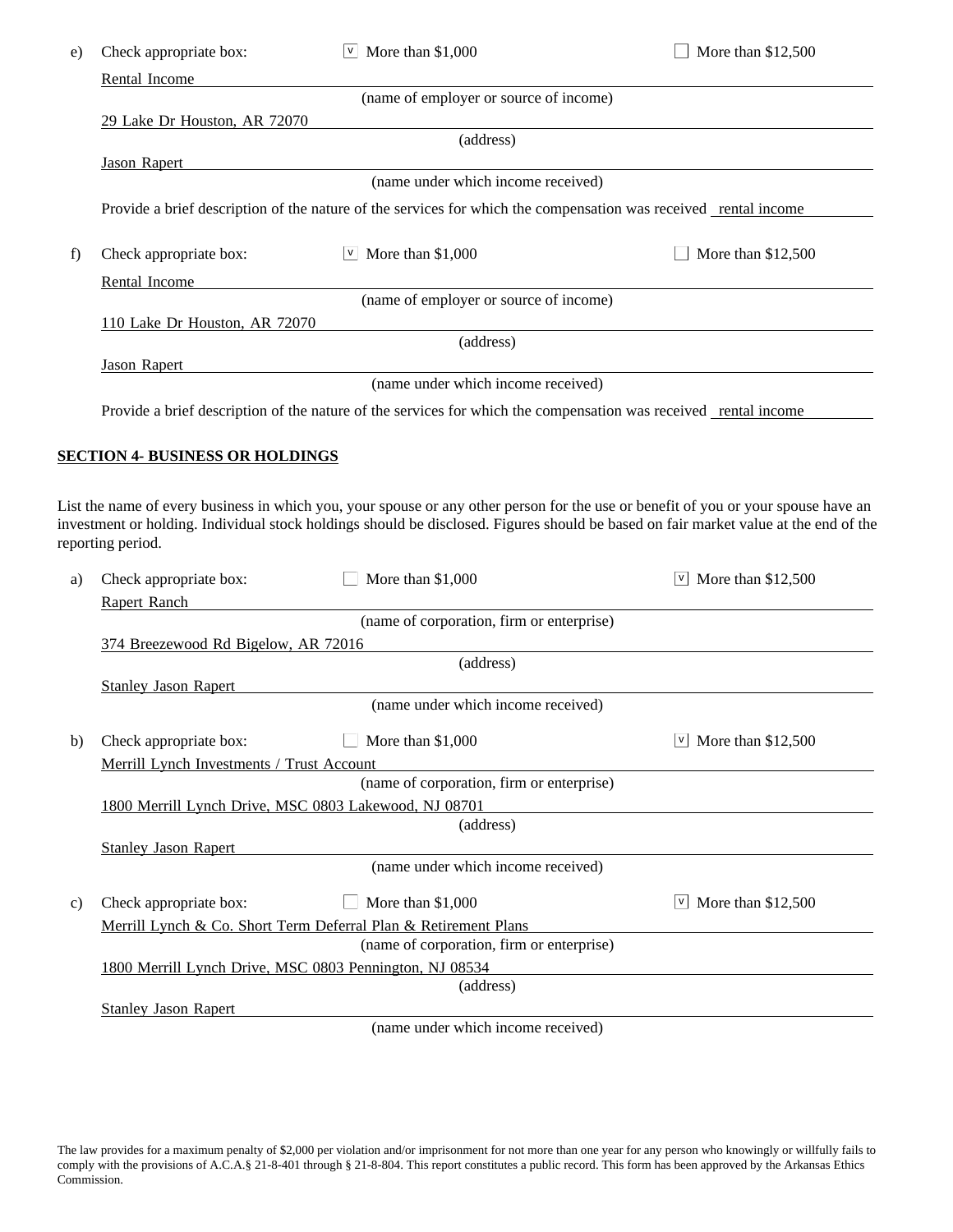| d) | Check appropriate box:                                  | More than \$1,000<br> V                   | More than \$12,500 |  |  |  |
|----|---------------------------------------------------------|-------------------------------------------|--------------------|--|--|--|
|    | Abiomed (ABMD) / ML Roth IRA                            |                                           |                    |  |  |  |
|    | (name of corporation, firm or enterprise)               |                                           |                    |  |  |  |
|    | 1800 Merrill Lynch Drive, MSC 0803 Pennington, NJ 08543 |                                           |                    |  |  |  |
|    | (address)                                               |                                           |                    |  |  |  |
|    | Laurie E Rapert                                         |                                           |                    |  |  |  |
|    |                                                         | (name under which income received)        |                    |  |  |  |
| e) | Check appropriate box:                                  | More than \$1,000<br> V                   | More than \$12,500 |  |  |  |
|    | Monsanto (MON) / ML Roth IRA                            |                                           |                    |  |  |  |
|    |                                                         | (name of corporation, firm or enterprise) |                    |  |  |  |
|    | 1800 Merrill Lynch Drive, MSC 0803 Pennington, NJ 08543 |                                           |                    |  |  |  |
|    |                                                         | (address)                                 |                    |  |  |  |
|    | <b>Stanley Jason Rapert</b>                             |                                           |                    |  |  |  |
|    |                                                         | (name under which income received)        |                    |  |  |  |
| f) | Check appropriate box:                                  | More than \$1,000                         | More than \$12,500 |  |  |  |
|    | Not Applicable                                          |                                           |                    |  |  |  |
|    |                                                         | (name of corporation, firm or enterprise) |                    |  |  |  |
|    |                                                         | (address)                                 |                    |  |  |  |
|    |                                                         | (name under which income received)        |                    |  |  |  |

#### **SECTION 5- OFFICE OR DIRECTORSHIP**

List every office or directorship held by you or your spouse in any business, corporation, firm, or enterprise subject to jurisdiction of a regulatory agency of this State, or of any of its political subdivisions.

| a) | Holy Ghost Ministries, Inc 501(c)3 Non-Profit        |
|----|------------------------------------------------------|
|    | (name of business, corporation, firm, or enterprise) |
|    | P.O. Box 10388 Conway, AR 72034                      |
|    | (address)                                            |
|    | President                                            |
|    | (office or directorship held)                        |
|    | <b>Stanley Jason Rapert</b>                          |
|    | (name of office holder)                              |
|    |                                                      |
| b) | Not Applicable                                       |
|    | (name of business, corporation, firm, or enterprise) |
|    |                                                      |
|    | (address)                                            |
|    |                                                      |
|    | (office or directorship held)                        |
|    |                                                      |
|    | (name of office holder)                              |

#### **SECTION 6- CREDITORS**

List each creditor to whom the value of five thousand dollars (\$5,000) or more was personally owed or personally obligated and is still outstanding. (This does not include debts owed to members of your family or loans made in the ordinary course of business by either a financial institution or a person who regularly and customarily extends credit.)

The law provides for a maximum penalty of \$2,000 per violation and/or imprisonment for not more than one year for any person who knowingly or willfully fails to comply with the provisions of A.C.A.§ 21-8-401 through § 21-8-804. This report constitutes a public record. This form has been approved by the Arkansas Ethics Commission.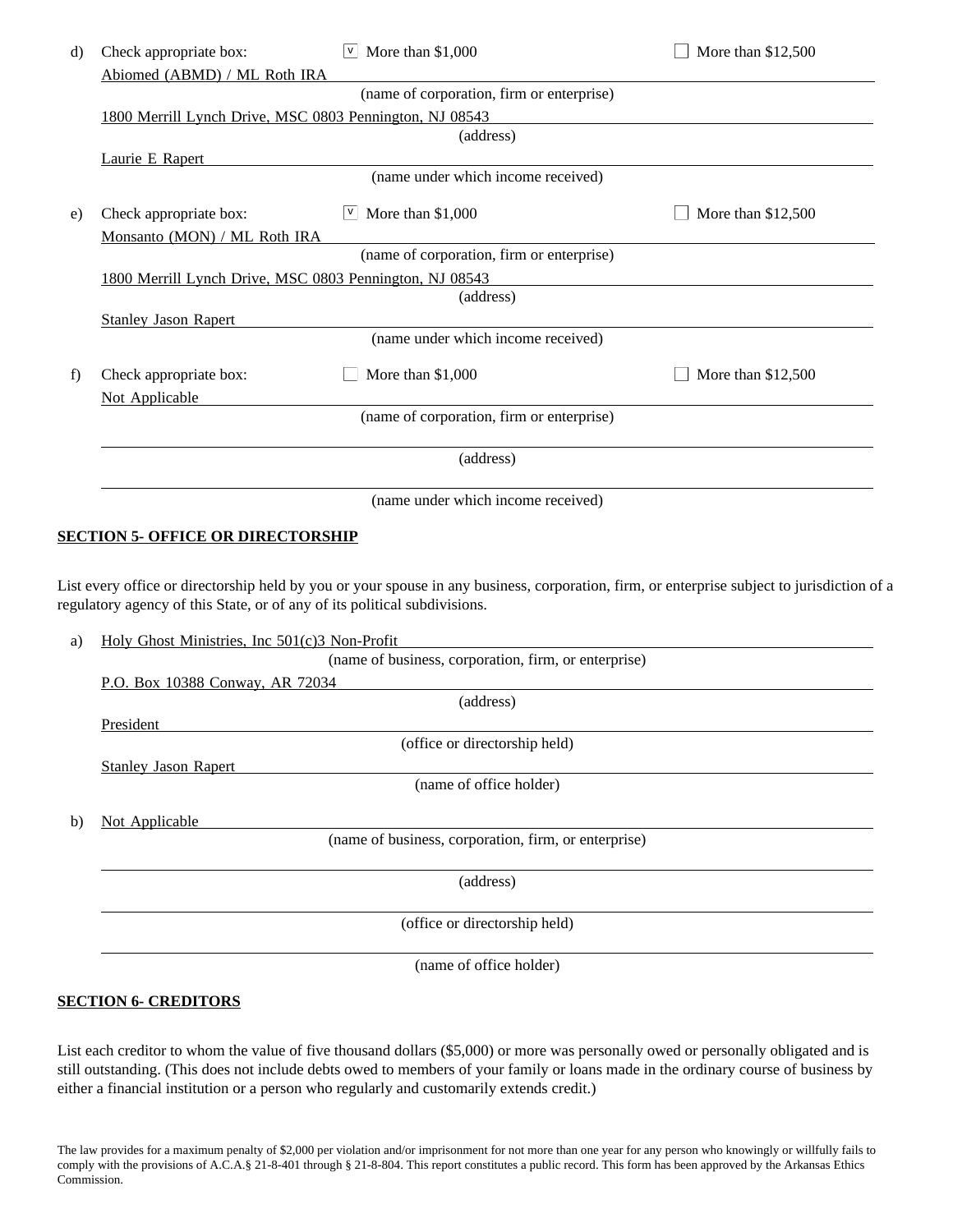| a) | Not Applicable        |
|----|-----------------------|
|    | (name of creditor)    |
|    |                       |
|    | (address of creditor) |
| b) | Not Applicable        |
|    | (name of creditor)    |
|    |                       |
|    | (address of creditor) |
| C) | Not Applicable        |
|    | (name of creditor)    |
|    |                       |
|    | (address of creditor) |

#### **SECTION 7- GUARANTOR OR CO-MAKER**

List each guarantor or co-maker who has guaranteed a debt of yours that is still outstanding. (This includes debt guarantors arising or extended and refinanced after Jan. 1, 1989. Members of your family who are your guarantors are not required to be disclosed.)

| a) | Not Applicable |
|----|----------------|
|    | (name)         |
|    |                |
|    | (address)      |
| b) | Not Applicable |
|    | (name)         |
|    |                |
|    | (address)      |

## **SECTION 8- GIFTS**

List the source, date, description, and a reasonable estimate of the fair market value of each gift of more than \$100 received by you or your spouse and of each gift of more than \$250 received by your dependent children. The term "gift" is defined as "any payment, entertainment, advance, services, or anything of value unless consideration of equal or greater value has been given therefor." There are a number of exceptions to the definition of "gift." Those exceptions are set forth in the Instructions for Statement of Financial Interest prepared for use with this form. (Note: The value of an item shall be considered to be less than \$100 if the public servant reimburses the person from whom the item was received any amount over \$100 and the reimbursement occurs within ten (10) days from the date the item was received.)

| a) | Not Applicable |                       |
|----|----------------|-----------------------|
|    |                | (description of gift) |
|    |                | \$                    |
|    | (date)         | (fair market value)   |
|    |                | (source of gift)      |
| b) | Not Applicable |                       |
|    |                | (description of gift) |
|    |                |                       |
|    | (date)         | (fair market value)   |
|    |                | (source of gift)      |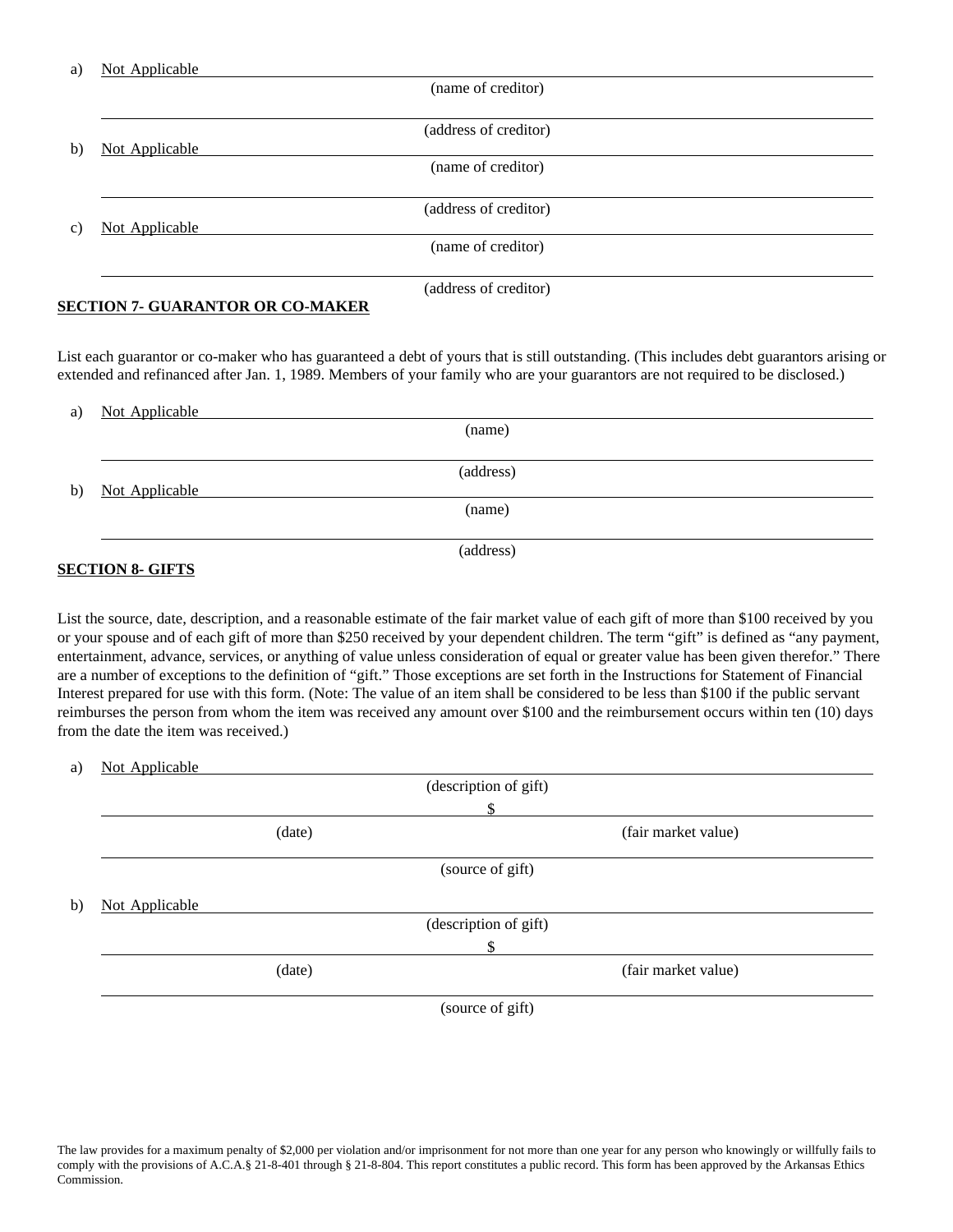| $\mathbf{c})$ | Not Applicable |                                                     |                                                                                                                                                                                                                               |
|---------------|----------------|-----------------------------------------------------|-------------------------------------------------------------------------------------------------------------------------------------------------------------------------------------------------------------------------------|
|               |                | (description of gift)                               |                                                                                                                                                                                                                               |
|               |                | $\mathcal{S}$                                       | the control of the control of the control of the control of the control of the control of                                                                                                                                     |
|               | (data)         |                                                     | (fair market value)                                                                                                                                                                                                           |
|               |                | (source of gift)                                    |                                                                                                                                                                                                                               |
| d)            | Not Applicable | <u> 1989 - Jan Barbara Barat, manazarta </u>        |                                                                                                                                                                                                                               |
|               |                | (description of gift)                               |                                                                                                                                                                                                                               |
|               |                |                                                     |                                                                                                                                                                                                                               |
|               | (date)         |                                                     | (fair market value)                                                                                                                                                                                                           |
|               |                | (source of gift)                                    |                                                                                                                                                                                                                               |
| e)            | Not Applicable |                                                     |                                                                                                                                                                                                                               |
|               |                | (description of gift)                               |                                                                                                                                                                                                                               |
|               |                | $\mathcal{S}$                                       |                                                                                                                                                                                                                               |
|               | (date)         |                                                     | (fair market value)                                                                                                                                                                                                           |
|               |                | (source of gift)                                    |                                                                                                                                                                                                                               |
| f)            | Not Applicable |                                                     |                                                                                                                                                                                                                               |
|               |                | (description of gift)                               |                                                                                                                                                                                                                               |
|               |                | \$                                                  | the control of the control of the control of the control of the control of the control of the control of the control of the control of the control of the control of the control of the control of the control of the control |
|               | (date)         |                                                     | (fair market value)                                                                                                                                                                                                           |
|               |                | (source of gift)                                    |                                                                                                                                                                                                                               |
| g)            | Not Applicable | <u> 1980 - Andrea Station, amerikansk politik (</u> |                                                                                                                                                                                                                               |
|               |                | (description of gift)                               |                                                                                                                                                                                                                               |
|               |                |                                                     | $\sim$                                                                                                                                                                                                                        |
|               | (date)         |                                                     | (fair market value)                                                                                                                                                                                                           |
|               |                | (source of gift)                                    |                                                                                                                                                                                                                               |

#### **SECTION 9- AWARDS**

If you are an employee of a public school district, the Arkansas School for the Blind, the Arkansas School for the Deaf, the Arkansas School for Mathematics, Sciences, and the Arts, a university, a college, a technical college, a technical institute, a comprehensive lifelong learning center, or a community college, the law requires you to disclose each monetary or other award over one hundred dollars (\$100) which you have received in recognition of your contributions to education. The information disclosed with respect to each such award should include the source, date, description, and a reasonable estimate of the fair market value.

#### a) Not Applicable

|        | (description of award) |
|--------|------------------------|
|        |                        |
| (date) | (fair market value)    |
|        | (source of award)      |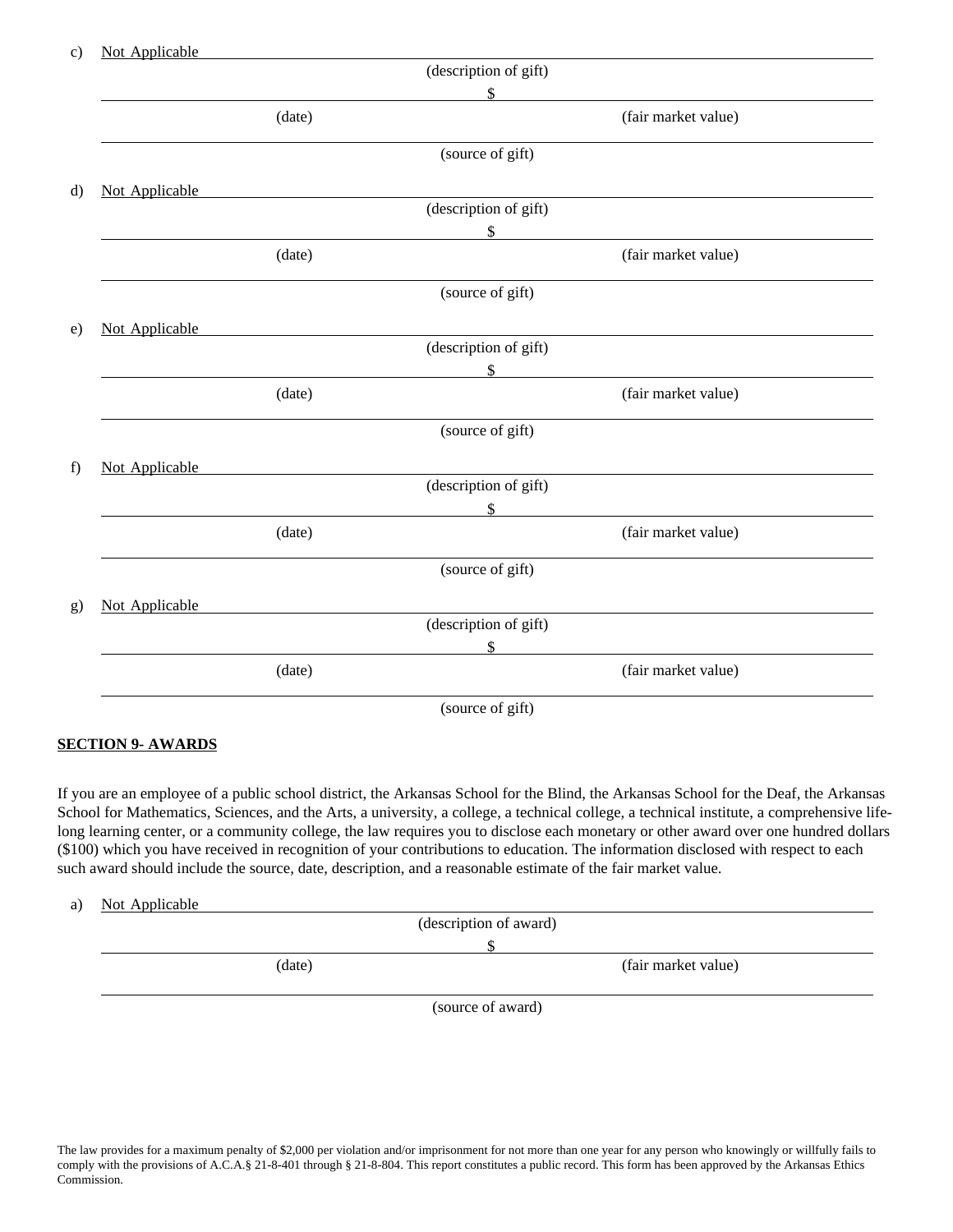|                | (description of award) |  |
|----------------|------------------------|--|
|                | \$                     |  |
| (date)         | (fair market value)    |  |
|                | (source of award)      |  |
| Not Applicable |                        |  |
|                | (description of award) |  |
|                | \$                     |  |
| (date)         | (fair market value)    |  |
|                | (source of award)      |  |
| Not Applicable |                        |  |
|                | (description of award) |  |
|                | \$                     |  |
| (date)         | (fair market value)    |  |
|                | Not Applicable         |  |

(source of award)

## **SECTION 10- NONGOVERNMENTAL SOURCES OF PAYMENT**

List each nongovernmental source of payment of your expenses for food, lodging, or travel which bears a relationship to your office when you appear in your official capacity when the expenses incurred exceed \$150.

|                                                 | (name of person or organization paying expense) |  |
|-------------------------------------------------|-------------------------------------------------|--|
|                                                 | (business address)                              |  |
|                                                 | \$                                              |  |
| (date of expense)                               | (amount of expense)                             |  |
|                                                 | (nature of expenditure)                         |  |
| Not Applicable                                  |                                                 |  |
| (name of person or organization paying expense) |                                                 |  |
| (business address)                              |                                                 |  |
|                                                 | \$                                              |  |
| (date of expense)                               | (amount of expense)                             |  |
|                                                 | (nature of expenditure)                         |  |

## **SECTION 11- DIRECT REGULATION OF BUSINESS**

List any business which employs you and is under direct regulation or subject to direct control by the governmental body which you serve.

a) Not Applicable

(name of business)

(governmental body which regulates or controls)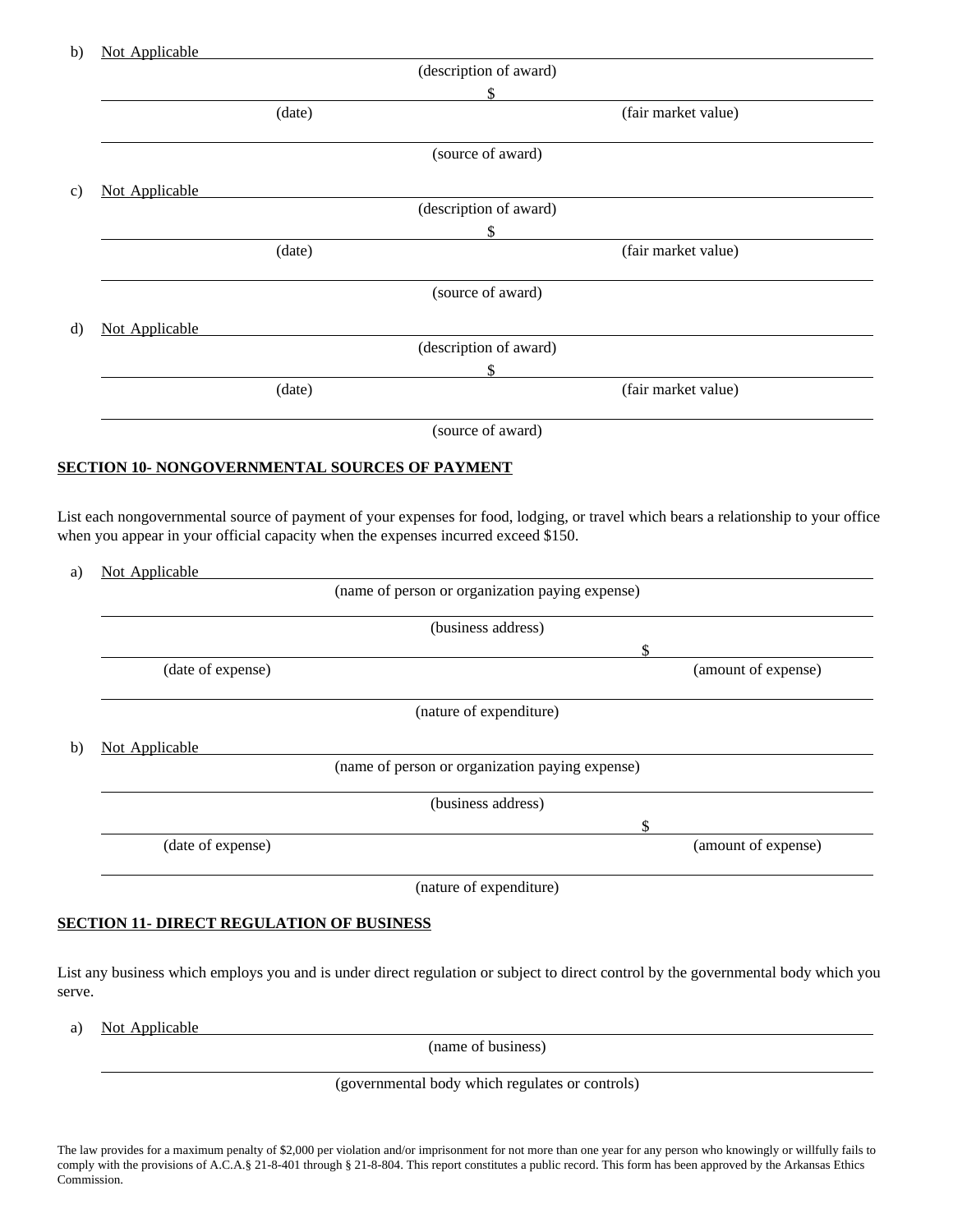| b) | Not Applicable |  |
|----|----------------|--|
|    |                |  |

(name of business)

## (governmental body which regulates or controls)

c) Not Applicable

(name of business)

(governmental body which regulates or controls)

d) Not Applicable

(name of business)

(governmental body which regulates or controls)

#### **SECTION 12- SALES TO GOVERNMENTAL BODY**

List the goods or services sold to the governmental body for which you serve which have a total annual value in excess of \$1,000. List the compensation paid for each category of goods or services sold by you or any business in which you or your spouse is an officer, director, or stockholder owning more than 10% of the stock of the company.

| Not Applicable<br>a) |                                        |
|----------------------|----------------------------------------|
|                      | (goods or services)                    |
|                      | (governmental body to whom sold)<br>\$ |
|                      | (compensation paid)                    |
| b)                   | Not Applicable                         |
|                      | (goods or services)                    |
|                      | (governmental body to whom sold)<br>\$ |
|                      | (compensation paid)                    |
| c)                   | Not Applicable                         |
|                      | (goods or services)                    |
|                      | (governmental body to whom sold)<br>\$ |
|                      | (compensation paid)                    |
| d)                   | Not Applicable                         |
|                      | (goods or services)                    |
|                      | (governmental body to whom sold)       |
|                      | \$<br>(compensation paid)              |